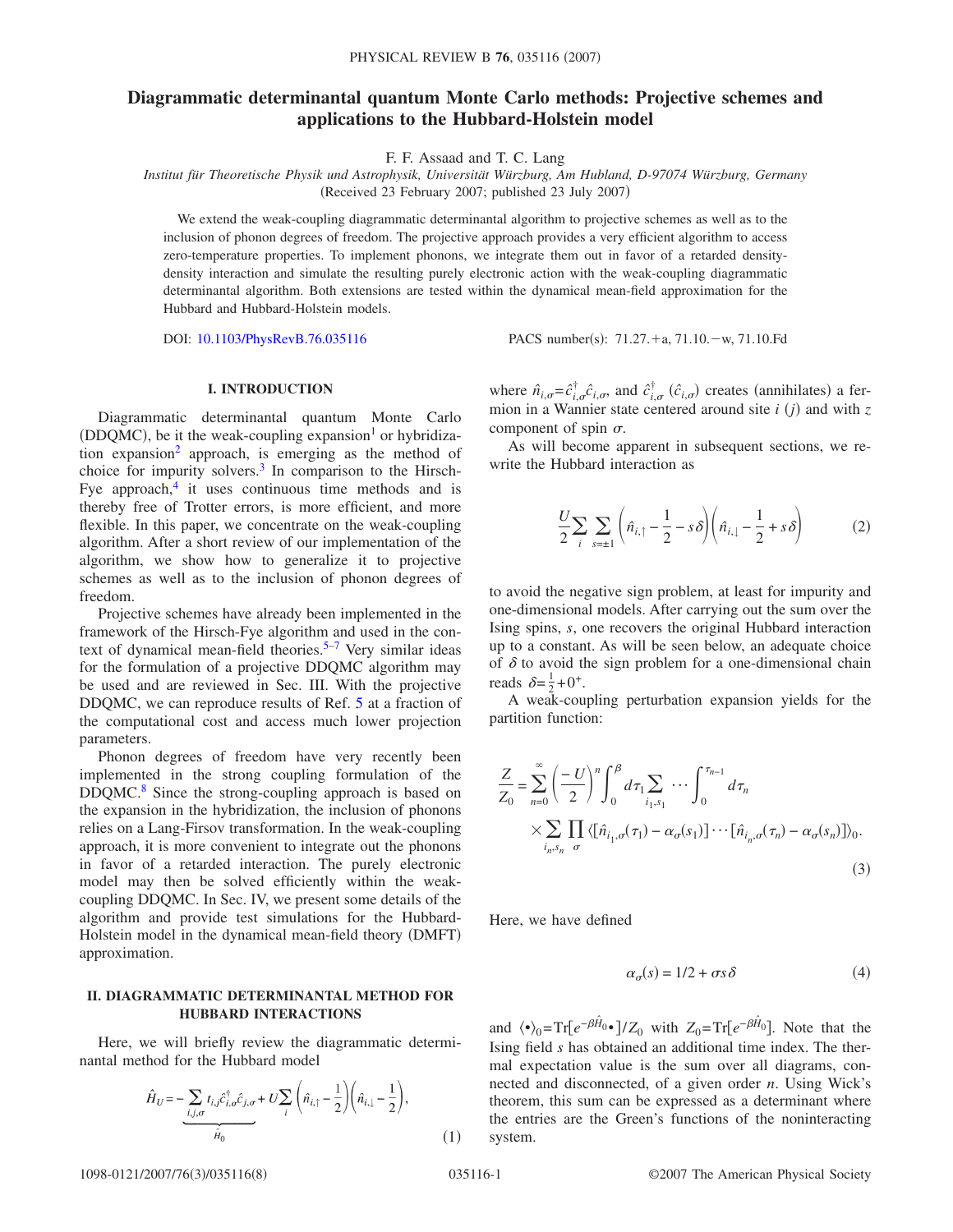<span id="page-1-0"></span>
$$
\langle T[\hat{n}_{\sigma,i_{1}}(\tau_{1}) - \alpha_{\sigma}(s_{1})] \cdots [\hat{n}_{\sigma,i_{n}}(\tau_{n}) - \alpha_{\sigma}(s_{n})] \rangle_{0} = \det \begin{pmatrix} G_{i_{1},i_{1}}^{0}(\tau_{1},\tau_{1}) - \alpha_{\sigma}(s_{1}) & G_{i_{1},i_{2}}^{0}(\tau_{1},\tau_{2}) & \cdots & G_{i_{1},i_{n}}^{0}(\tau_{1},\tau_{n}) \\ G_{i_{2},i_{1}}^{0}(\tau_{2},\tau_{1}) & G_{i_{2},i_{2}}^{0}(\tau_{2},\tau_{2}) - \alpha_{\sigma}(s_{2}) & \cdots & G_{i_{2},i_{n}}^{0}(\tau_{2},\tau_{n}) \\ \vdots & \vdots & \vdots & \vdots \\ G_{i_{n},i_{1}}^{0}(\tau_{n},\tau_{1}) & G_{i_{n},i_{2}}^{0}(\tau_{n},\tau_{2}) & \cdots & G_{i_{n},i_{n}}^{0}(\tau_{n},\tau_{n}) - \alpha_{\sigma}(s_{n}) \end{pmatrix},
$$
\n
$$
(5)
$$

with Green's functions

$$
G_{i,j}^0(\tau_1, \tau_2) = \langle T\hat{c}_i^\dagger(\tau_1)\hat{c}_j(\tau_2) \rangle_0,\tag{6}
$$

which we have assumed to be spin independent. In the above, *T* corresponds to the time ordering. Defining a configuration  $C_n$  by the *n* Hubbard vertices, as well as the Ising spins introduced in Eq.  $(2)$  $(2)$  $(2)$ 

$$
C_n = \{ [i_1, \tau_1, s_1] \cdots [i_n, \tau_n, s_n] \},\tag{7}
$$

<span id="page-1-3"></span><span id="page-1-2"></span>and the *sum* over the configuration space by

$$
\sum_{C_n} = \sum_{n=0}^{\infty} \int_0^{\beta} d\tau_1 \sum_{i_1, s_1} \cdots \int_0^{\tau_{n-1}} d\tau_n \sum_{i_n, s_n},
$$
 (8)

the partition function can conveniently be written as

$$
\frac{Z}{Z_0} = \sum_{C_n} \left( -\frac{U}{2} \right)^n \prod_{\sigma} \det M_{\sigma}(C_n).
$$
 (9)

<span id="page-1-1"></span>Here,  $M_{\sigma}$  is the  $n \times n$  matrix of Eq. ([5](#page-1-0)). Observables,  $\hat{O}(\tau)$ , can now be computed with

$$
\langle \hat{O}(\tau) \rangle = \frac{\sum_{C_n} \left( -\frac{U}{2} \right)^n \prod_{\sigma} \det M_{\sigma}(C_n) \langle \langle \hat{O}(\tau) \rangle \rangle_{C_n}}{\sum_{C_n} \left( -\frac{U}{2} \right)^n \prod_{\sigma} \det M_{\sigma}(C_n)}, \quad (10)
$$

where for  $\hat{O}(\tau) = \prod_{\sigma} \hat{O}_{\sigma}(\tau)$  we have

$$
\langle\langle \hat{O}(\tau) \rangle\rangle_{C_n} = \frac{\prod_{\sigma} \langle T[\hat{n}_{i_1,\sigma}(\tau_1) - \alpha_{\sigma}(s_1)] \cdots [\hat{n}_{i_n,\sigma}(\tau_n) - \alpha_{\sigma}(s_n)] \hat{O}_{\sigma}(\tau) \rangle_0}{\prod_{\sigma} \langle T[\hat{n}_{i_1,\sigma}(\tau_1) - \alpha_{\sigma}(s_1)] \cdots [\hat{n}_{i_n,\sigma}(\tau_n) - \alpha_{\sigma}(s_n)] \rangle_0}.
$$
\n(11)

For any given configuration of vertices  $C_n$ , Wick's theorem holds. Hence, any observable can be computed from the knowledge of the single particle Green's function

$$
\langle \langle T c_{i,\sigma}^{\dagger}(\tau) c_{j,\sigma}(\tau_1) \rangle \rangle_{C_n}
$$
  
=  $G_{i,j}^0(\tau, \tau_1) - \sum_{r,s=1}^n G_{i,i_r}^0(\tau, \tau_{i_r}) (M_{\sigma}^{-1})_{r,s} G_{i_s,j}^0(\tau_s, \tau_1).$  (12)

Here, we have assumed that the noninteracting Green's functions are spin independent. As a consequence of the above equation, it becomes apparent that one can measure directly the Matsubara Green's functions. This aspect facilitates the implementation of the algorithm within the framework of dynamical mean-field theories.

# **A. Sign problem**

In auxiliary field determinantal methods, $9$  it is known that the presence of particle-hole symmetry can be used to avoid the negative sign problem. An identical statement holds for the diagrammatic determinantal method. We assume that  $H_0$ is invariant under the particle-hole transformation

$$
c_{i,\sigma}^{\dagger} \to (-1)^{i} c_{i,\sigma}.
$$
 (13)

As a consequence,

$$
\left\langle T \prod_{r=1} n[\hat{n}_{i_r,\sigma}(\tau_r) - \alpha_{\sigma}(s_r)] \right\rangle_0
$$
  
=  $(-1)^n \left\langle T \prod_{r=1} n[\hat{n}_{i_r,\sigma}(\tau_r) - \alpha_{-\sigma}(s_r)] \right\rangle_0$  (14)

such that det  $M_{\uparrow} = (-1)^n \det M_{\downarrow}$ . A glimpse at Eq. ([9](#page-1-1)) will confirm the absence of a sign problem for this special case. The above result is independent of the choice of  $\delta$  introduced in Eq.  $(2)$  $(2)$  $(2)$ . As we will see in Sec. II C, the algorithm is optimal at  $\delta = 0$ . In this special case, det  $M_{\uparrow} = \det M_{\downarrow}$  $=(-1)^n$  det  $M_{\downarrow}$  such that only even values of *n* occur in the sampling. We note that this vanishing of the weight for odd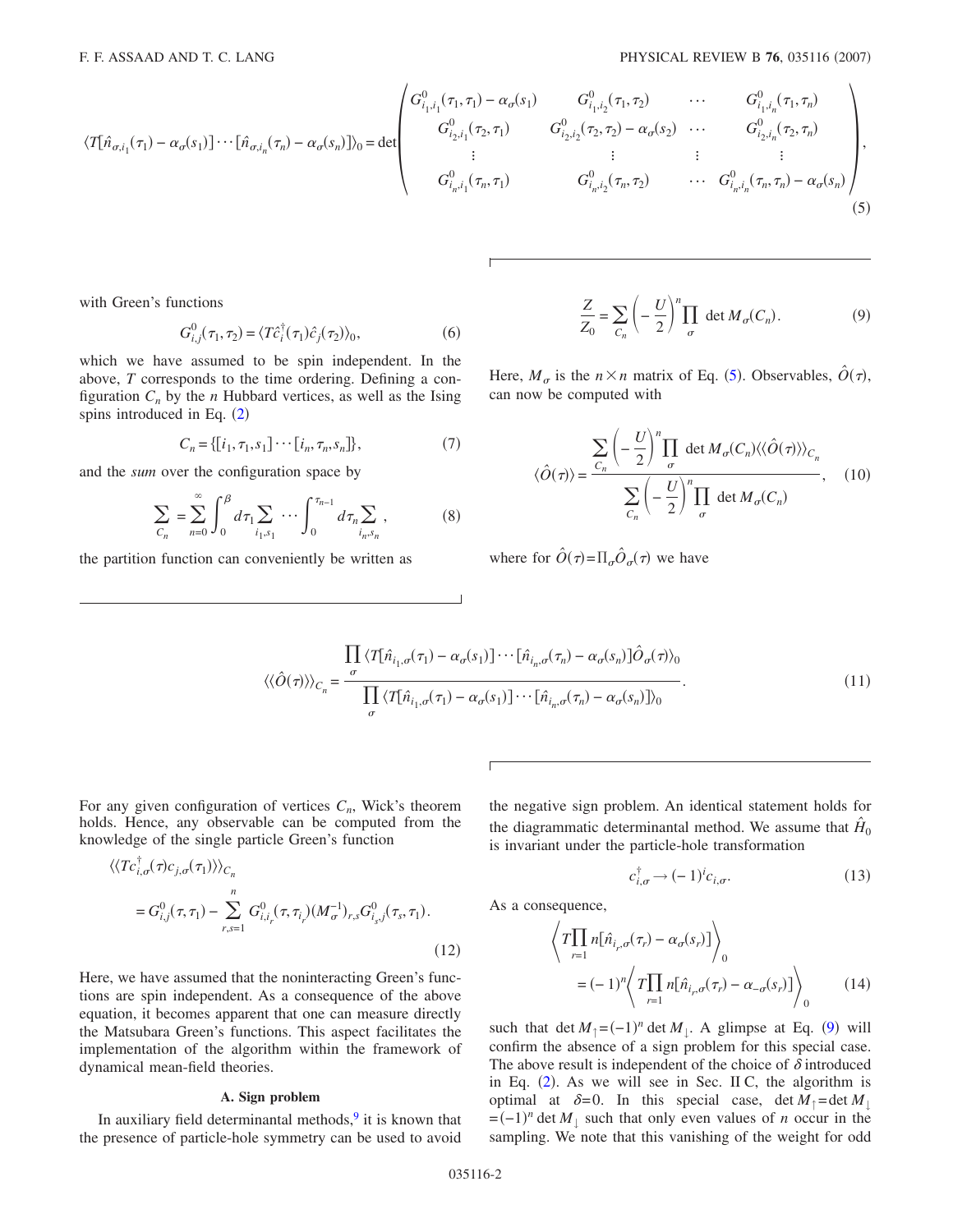## DIAGRAMMATIC DETERMINANTAL QUANTUM MONTE...

values of *n* can be avoided by choosing a small value of  $\delta$ .

In one dimension and in the absence of frustrating interactions, there is no negative sign problem.<sup>15</sup> The diagrammatic approach also satisfies this property, provided that we choose  $\delta = 1/2 + 0^+$ . The quantity  $\Pi_{\sigma}$  det  $M_{\sigma}(C_n)$  in Eq. ([9](#page-1-1)) is nothing but

<span id="page-2-0"></span>
$$
\operatorname{Tr}\left[e^{-\beta \hat{H}_0} \prod_{\sigma} \left[\hat{n}_{i_1,\sigma}(\tau_1) - \alpha_{\sigma}(s_1)\right] \cdots \times \left[\hat{n}_{i_n,\sigma}(\tau_n) - \alpha_{\sigma}(s_n)\right] \right] / \operatorname{Tr}\left[e^{-\beta \hat{H}_0}\right],\tag{15}
$$

which we can compute within the real-space world-line approach.<sup>10,[11](#page-7-4)</sup> Here, each world-line configuration has a positive weight. Let us consider an arbitrary world-line configuration, and a site  $(i, \tau)$  in the space-time lattice. Irrespective if this site is empty, singly, or doubly occupied, the expectation value of the operator  $\Pi_{\sigma}[\hat{n}_{i,\sigma}(\tau) - \alpha_{\sigma}(s)]$  will take a negative value. Recall that we have set  $\delta=1/2+0^+$ . Hence, for each world-line configuration, the expectation value of the operator  $\Pi_{\sigma}[(\hat{n}_{i,\sigma}(\tau) - \alpha_{\sigma}(s_1)) \cdots (\hat{n}_{i_n,\sigma}(\tau_n) - \alpha_{\sigma}(s_n))]$  has a sign equal to  $(-1)^n$ . Summation over all world-line configurations yields the expression in Eq.  $(15)$  $(15)$  $(15)$ , which in turn has a sign  $(-1)^n$ . This cancels the sign of the factor  $(-U/2)^n$  in Eq. ([9](#page-1-1)), thus yielding an overall positive weight.

In the rewriting of the Hubbard term [see Eq.  $(2)$  $(2)$  $(2)$ ], we have introduced a dynamical Ising field so as to avoid the negative sign problem, at least for the one-dimensional Hubbard model. Alternatively, one can choose a static Ising field and compensate for it by a redefinition of  $H<sub>0</sub>$ . Such a static procedure is introduced in Ref. [1.](#page-6-0) For the class of models considered, we have not noticed substantial differences in performance between static and dynamical choices of Ising fields. We, however, favor the dynamical version since it allows one to keep the  $SU(2)$  spin invariant form of the noninteracting Hamiltonian  $\hat{H}_0$ .

## **B. Monte Carlo sampling**

In principle, two moves, the addition and removal of Hubbard vertices, are sufficient.<sup>16</sup> In the Metropolis scheme, the acceptance ratio for a given move reads

$$
P_{C \to C'} = \min\left(\frac{T_{C' \to C}^{0} W(C')}{T_{C \to C'}^{0} W(C)}, 1\right),\tag{16}
$$

where  $T_{C'\to C}^0$  corresponds to the probability of proposing a move from configuration  $C'$  to configuration  $C$ , and  $W(C)$ corresponds to the weight of the configuration. To add a vertex  $T_{C_n \to C_{n+1}}^0 = \frac{1}{2N\beta}$  corresponds to the fact that one has to pick at random an imaginary time in the range  $[0, \beta]$ , a site *i* in the range  $1, \ldots, N$  (with *N* the number of sites), and an Ising spin. The proposal probability to remove a vertex  $T_{C_{n+1}\to C_n}^0$  $=\frac{1}{n+1}$  corresponds to the fact that one will choose at random one of the  $n+1$  vertices present in configuration  $C_{n+1}$ , hence

$$
P_{C_n \to C_{n+1}} = \min \left( -\frac{U\beta N}{(n+1)} \frac{\prod_{\sigma} \det M_{\sigma}(C_{n+1})}{\prod_{\sigma} \det M_{\sigma}(C_n)}, 1 \right),
$$
  

$$
P_{C_{n+1} \to C_n} = \min \left( -\frac{(n+1)}{U\beta N} \frac{\prod_{\sigma} \det M_{\sigma}(C_n)}{\prod_{\sigma} \det M_{\sigma}(C_{n+1})}, 1 \right). \quad (17)
$$

Apart from the above addition and removal of vertices, we have implemented moves which flip the Ising spins at constant order *n* as well as updates which move Hubbard vertices both in space and time.

### **C. Tests**

The efficiency of the approach relies on the autocorrelation time, which has to be analyzed on a case to case basis, as well as on the average expansion order parameter. For a general interaction term  $H_1$ , the average expansion parameter is given by

$$
\langle n \rangle = \frac{1}{Z} \sum_{n} \frac{(-1)^n n}{n!} \int_0^{\beta} d\tau_1 \cdots \int_0^{\beta} d\tau_n \langle T \hat{H}_1(\tau_1) \cdots \hat{H}_1(\tau_n) \rangle_0
$$
  

$$
= \frac{-1}{Z} \sum_{m} \frac{(-1)^m}{m!} \int_0^{\beta} d\tau_1 \cdots
$$
  

$$
\times \int_0^{\beta} d\tau_m \int_0^{\beta} d\tau \langle T \hat{H}_1(\tau_1) \cdots \hat{H}_1(\tau_m) \hat{H}_1(\tau) \rangle_0
$$
  

$$
= -\int_0^{\beta} d\tau \langle \hat{H}_1(\tau) \rangle.
$$
 (18)

<span id="page-2-1"></span>For the Hubbard model and replacing  $\hat{H}_1$  by the form of Eq.  $(2)$  $(2)$  $(2)$ , we obtain

$$
\langle n \rangle = -\beta U \sum_{i} \left[ \left\langle \left( \hat{n}_{i,\uparrow} - \frac{1}{2} \right) \left( \hat{n}_{i,\downarrow} - \frac{1}{2} \right) \right\rangle - \delta^2 \right]. \tag{19}
$$

Using the same techniques as in auxiliary field quantum Monte Carlo methods, $9$  the CPU costs for the calculation of the acceptance probability and the update for the addition or removal of a vertex scales as  $n^2$ . As apparent from Eq.  $(19)$  $(19)$  $(19)$ , a sweep consisting of updating all *n* vertices results in an effort of  $n^3$ . Even though in this method  $M_{\sigma}^{-1}$  is far better conditioned than in the *classic* determinantal methods,<sup>4,[9,](#page-7-1)[12](#page-7-6)</sup> it has to be recalculated from scratch after several updates, which involves an effort of the order  $n^3$ .<sup>[17](#page-7-7)</sup> Hence, because of these two limiting factors, the CPU time scales as  $(\beta UN)^3$ , which is precisely the same scaling as in the Hirsch-Fye approach. Apart from the absence of Trotter errors, the advantage of the method lies in a large prefactor. In the very special case of a single impurity, *N*= 1, and for a particlehole symmetric Hamiltonian  $\hat{H}_0$ , the speedup is dramatic. Particle-hole symmetry allows one to set  $\delta = 0$  such that  $\langle n \rangle$  $\leq \beta U/4$ . To obtain this upper bound, we have set the double occupancy to zero. Hence a simulation at  $U/t=4$  and  $\beta t$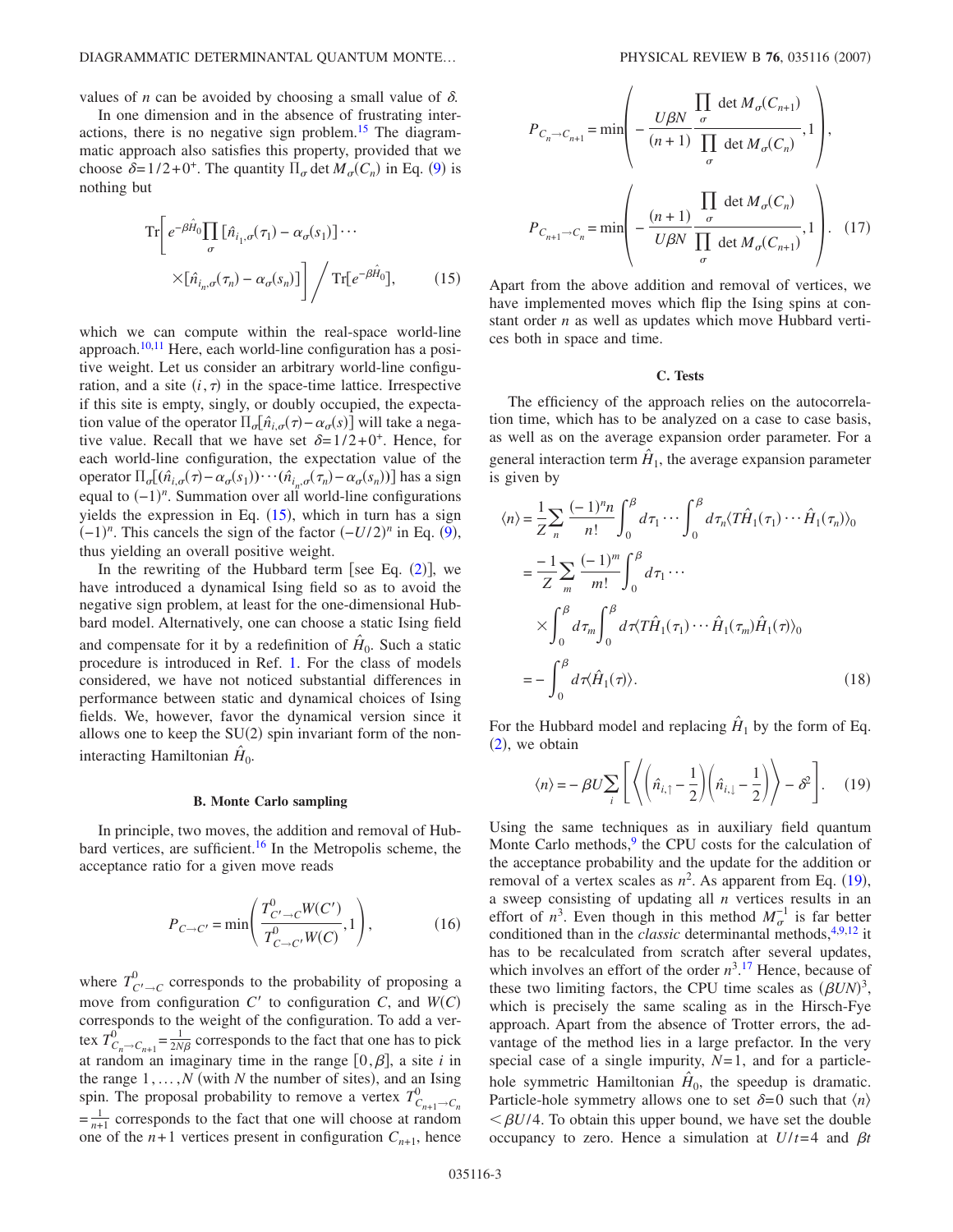$= 400$  has a maximal average order parameter  $\langle n \rangle = 400$ . In a Hirsch-Fye approach, one could opt for a Trotter step  $\Delta \tau t$  $= 1/8$  and hence 3200 Trotter slices, which determine the size of the matrices involved in the simulations. Hence an underestimate of the speedup reads  $(3200/400)^3 = 512$ . Away from particle-hole symmetry, the speedup is less impressive since we have to set  $\delta=1/2+0^+$  to avoid the negative sign problem. We have confirmed the above statements for the Anderson impurity model,

<span id="page-3-2"></span>
$$
\hat{H} = \sum_{k,\sigma} \left[ \epsilon(k) - \mu \right] \hat{c}_{k,\sigma}^{\dagger} \hat{c}_{k,\sigma} + \frac{V}{\sqrt{N}} \sum_{k,\sigma} \left( \hat{c}_{k,\sigma}^{\dagger} \hat{d}_{\sigma} + \text{H.c.} \right) \n+ U \left( \hat{d}_{\perp}^{\dagger} \hat{d}_{\perp} - \frac{1}{2} \right) \left( \hat{d}_{\perp}^{\dagger} \hat{d}_{\perp} - \frac{1}{2} \right),
$$
\n(20)

with Hubbard interaction *U* and hybridization *V*. Here,  $\hat{c}_{k,\sigma}^{\dagger}$  $(\hat{c}_{k,\sigma})$  creates (annihilates) a fermion in the conduction band at momentum  $k$  with spin  $\sigma$  and the dispersion relation  $\epsilon(k) = -2t[\cos(k_x) + \cos(k_y)].$  The operators  $\hat{d}^{\dagger}_{\sigma}$  and  $\hat{d}_{\sigma}$  create and annihilate an impurity electron, respectively. Our results including comparison with the Hirsch-Fye algorithm are presented in Fig. [1.](#page-3-0)

Finally, let us note that applying the method to a onedimensional Hubbard model of length *N* yields a very poor performance in comparison to standard finite temperature Blancenbecler-Scalapino-Sugar (BSS) auxiliary field algorithms<sup>12</sup> since those methods scale as  $\beta UN^3$ .<sup>[9](#page-7-1)</sup>

## **III. GENERALIZATION TO PROJECTIVE APPROACHES**

Projective approaches rely on the filtering out of the ground state  $|\Psi_0\rangle$  from a trial wave function  $|\Psi_T\rangle$ , which is required to be nonorthogonal to  $|\Psi_0\rangle$ 

$$
\frac{\langle\Psi_0|\hat{O}|\Psi_0\rangle}{\langle\Psi_0|\Psi_0\rangle} = \lim_{\Theta \to \infty} \frac{\langle\Psi_T|e^{-(\Theta/2)\hat{H}}\hat{O}e^{-(\Theta/2)\hat{H}}|\Psi_T\rangle}{\langle\Psi_T|e^{-\Theta\hat{H}}|\Psi_T\rangle}.
$$
 (21)

For convenience and simplicity, we will assume that  $|\Psi_T\rangle$  is the ground state of  $H_0$ , such that for a given value of  $\Theta$  the right hand side of the above equation can be written as

$$
\frac{\langle \Psi_T | e^{-(\Theta/2)\hat{H}} \hat{O} e^{-(\Theta/2)\hat{H}} | \Psi_T \rangle}{\langle \Psi_T | e^{-\Theta \hat{H}} | \Psi_T \rangle} = \lim_{\beta_0 \to \infty} \frac{\text{Tr} \ e^{-\beta_0 \hat{H}_{0}} e^{-(\Theta/2)\hat{H}} \hat{O} e^{-(\Theta/2)\hat{H}}}{\text{Tr} \ e^{-\beta_0 \hat{H}_{0}} e^{-\Theta \hat{H}}}.
$$
\n(22)

<span id="page-3-1"></span>With the definition  $Z_p = Tr\left[e^{-\beta_0 \hat{H}_0} e^{-\Theta \hat{H}}\right]$  and  $Z_{p,0}$ =Tr[ $e^{-(\beta_0+\Theta)\hat{H}_0}$ ], a weak-coupling expansion yields

$$
\frac{Z_p}{Z_{p,0}} = \sum_{n=0}^{\infty} \left(\frac{-U}{2}\right)^n \int_0^{\Theta} d\tau_1 \sum_{i_1, s_1} \cdots \int_0^{\tau_{n-1}} d\tau_n
$$

$$
\times \sum_{i_n, s_n} \prod_{\sigma} \langle [\hat{n}_{i_1, \sigma}(\tau_1) - \alpha_{\sigma}(s_1)] \cdots
$$

$$
\times [\hat{n}_{i_n, \sigma}(\tau_n) - \alpha_{\sigma}(s_n)] \rangle_{p,0},
$$
(23)

where  $\langle \bullet \rangle_{p,0} = \text{Tr}\left[e^{-(\beta_0+\Theta)\hat{H}_0} \bullet \right] / Z_{p,0}$ . The similarity to the finite

Anderson Model, U/t=4, µ=0, βt=400

<span id="page-3-0"></span>

FIG. 1. (Color online) Green's function  $G(\tau)$  for the Anderson model of Eq.  $(20)$  $(20)$  $(20)$ . (a) Particle-hole symmetric point,  $\mu$ =0. To avoid the vanishing of the weight at odd values of  $n$ , we have used  $\delta$  $= 0.1$  for this simulation. (b) Away from particle-hole symmetry,  $\mu$ =−0.5. For this higher temperature, we provide a comparison with the Hirsch-Fye algorithm with Trotter step  $\Delta \pi = 0.1$ . Note that in both cases we have used a  $32 \times 32$  square lattice to generate the noninteracting Green's function  $G^0(\tau)$ .  $\langle n \rangle$  corresponds to the average order expansion parameter.

temperature algorithm is now apparent. We use Wick's theorem to express the expectation value on the right hand side of Eq. ([23](#page-3-1)) in terms of the product of two determinants. Taking the limit  $\beta_0 \rightarrow \infty$ , we obtain

$$
\langle \Psi_T | e^{-\Theta \hat{H}} | \Psi_T \rangle = \lim_{\beta_0 \to \infty} \frac{Z_p}{Z_{p,0}} = \sum_{C_n} \left( -\frac{U}{2} \right)^n \prod_{\sigma} \det M_{\sigma,p}(C_n).
$$
\n(24)

Here, the sum runs over all configurations  $C_n$  as defined in Eqs. ([7](#page-1-2)) and ([8](#page-1-3)). Note that  $\beta$  in Eq. (8) has to be replaced by  $\Theta$ . The matrices  $M_{\sigma,p}$  have precisely the same form as the matrices  $M_{\sigma}$ , but since we have taken the limit  $\beta_0 \rightarrow \infty$ , the thermal noninteracting Green's functions have to be replaced by the zero-temperature ones:

$$
G_{p,i,j}^0(\tau_1, \tau_2) = \langle \Psi_T | T \hat{c}_i^\dagger(\tau_1) \hat{c}_j(\tau_2) | \Psi_T \rangle. \tag{25}
$$

Hence, as in the Hirsch-Fye approach, the step from a finite temperature to zero-temperature code is very easy and essen-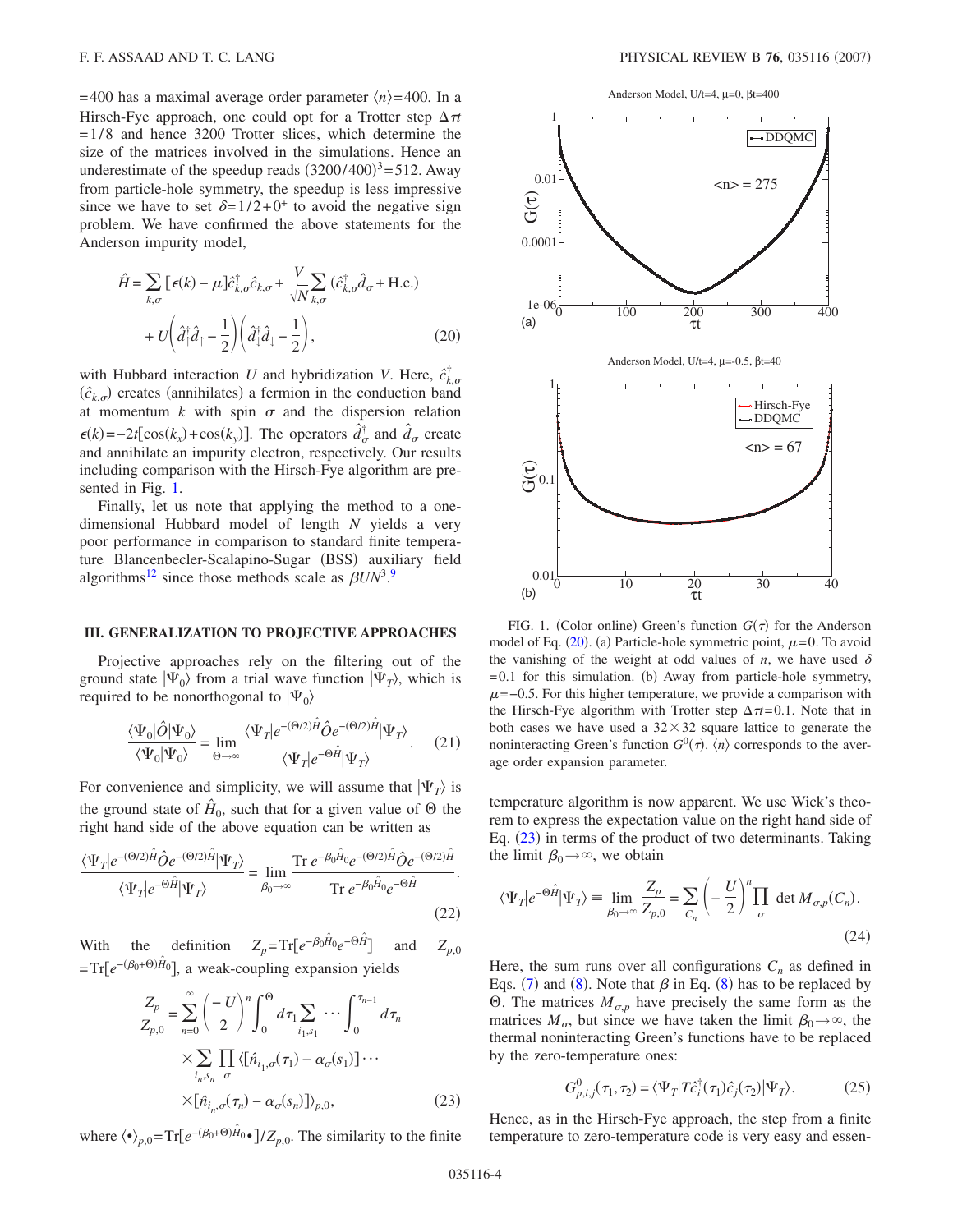<span id="page-4-0"></span>

FIG. 2. (Color online) DMFT calculation of the double occupancy for the half filled Hubbard model as a function of (i) temperature  $1/\beta$  and (ii) projection parameter  $1/\Theta$ . In the projective approach, observables are computed in the imaginary time range  $[0/4, 30/4]$ . This rather large measurement interval explains the slight discrepancy with the data of Ref. [5](#page-6-4) for the projective code and at finite values of  $\Theta$ . However, extrapolation to  $\Theta \rightarrow \infty$ , where the measurement range becomes irrelevant, yields results consistent with Ref. [5.](#page-6-4)

tially amounts in replacing the finite temperature noninteracting Green's functions by the zero-temperature ones. However, there is an important difference concerning measurements: measurements of observables which do not commute with the Hamiltonian have to be carried out in the middle of the imaginary time interval  $[0, \Theta]$  to avoid boundary effects. $9$  We have tested this approach by reproducing Fig. 1 of Ref. [5,](#page-6-4) where the projective Hirsch-Fye algorithm was incorporated in the DMFT self-consistency cycle. Figure [2](#page-4-0) shows the results for the half filled Hubbard model at *U*/*t*=4.8, density of states  $N(\omega) = \frac{8}{\pi W^2} \sqrt{W^2/4 - \omega^2}$ , and bandwidth *W*=4*t*. Excellent agreement with the former Hirsch-Fye based results<sup>5</sup> both at finite temperatures and in the limit  $\Theta \rightarrow \infty$  were obtained. However, the diagrammatic approach allows one to access much larger projection parameters and/or lower temperatures. We refer the reader to Ref. [5](#page-6-4) for the implementation of the projective formalism in the selfconsistency cycle.

# **IV. APPLICATION TO THE HUBBARD-HOLSTEIN MODEL**

Weak-coupling DDQMC allows a very simple inclusion of phonon degrees of freedom. The path we follow here is to integrate out the phonons in favor of a retarded interaction, and then solve the purely electronic model with the DDQMC approach. Starting from the Hubbard-Holstein model with Einstein phonons, we show how to integrate out the phonons, describe some details of the algorithm, and then present results within the DMFT approximation.

#### **A. Integrating out the phonons**

The Hubbard-Holstein Hamiltonian we consider reads

$$
\hat{H} = -\sum_{i,j,\sigma} t_{i,j} \hat{c}_{i,\sigma}^{\dagger} \hat{c}_{j,\sigma} + U \sum_{i} \left( \hat{n}_{i,\uparrow} - \frac{1}{2} \right) \left( \hat{n}_{i,\downarrow} - \frac{1}{2} \right) \n+ g \sum_{i} \hat{Q}_{i} (\hat{n}_{i} - 1) + \sum_{i} \frac{\hat{P}_{i}^{2}}{2M} + \frac{k}{2} \hat{Q}_{i}^{2}.
$$
\n(26)

Here,  $\hat{n}_i = \sum_{\sigma} \hat{n}_{i,\sigma}$ , and the last two terms correspond respectively to the electron-phonon coupling *g* and the phonon energy. The Hamiltonian is written such that for a particle-hole symmetric band, half filling corresponds to chemical potential  $\mu$ =0. By opting for fermion coherent states

$$
\hat{c}_{i,\sigma}|c\rangle = c_{i,\sigma}|c\rangle,\tag{27}
$$

 $c_{i,\sigma}$  being a Grassmann variable, and a real-space representation for the phonon coordinates

$$
\hat{Q}_i|q\rangle = q_i|q\rangle,\tag{28}
$$

the path integral formulation of the partition function reads

$$
Z = \int [dq][dc^{\dagger}dc]e^{-(S_U+S_{\rm ep})},\tag{29}
$$

with

$$
S_U = \int_0^\beta d\tau \sum_{i,j,\sigma} c_{i,\sigma}^\dagger(\tau) \bigg( \delta_{i,j} \frac{\partial}{\partial \tau} - t_{i,j} \bigg) c_{j,\sigma}(\tau)
$$
  
+ 
$$
U \sum_i \bigg[ n_{i,\uparrow}(\tau) - \frac{1}{2} \bigg] \bigg[ n_{i,\downarrow}(\tau) - \frac{1}{2} \bigg],
$$
  

$$
S_{\rm ep} = \int_0^\beta d\tau \sum_i \frac{M q_i^2(\tau)}{2} + \frac{k}{2} q_i^2(\tau) + g q_i(\tau) [n_i(\tau) - 1].
$$
  
(30)

In Fourier space,

$$
q_j(\tau) = \frac{1}{\sqrt{\beta N}} \sum_{k,\Omega_m} e^{-i(\Omega_m \tau - kj)} q_{k,m},\tag{31}
$$

where  $\Omega_m$  is a bosonic Matsubara frequency; the electronphonon part of the action reads

$$
S_{\rm ep} = \sum_{\Omega_m, k} \frac{M}{2} (\Omega_m^2 + \omega_0^2) q_{k,m}^\dagger q_{k,m} + g q_{k,m} \rho_{k,m}^\dagger,
$$
  

$$
\rho_{k,m}^\dagger = \frac{1}{\sqrt{\beta N}} \int d\tau \sum_j e^{-i(\Omega_m \tau - kj)} [n_j(\tau) - 1]. \tag{32}
$$

Gaussian integration over the phonon degrees of freedom leads to a retarded density-density interaction: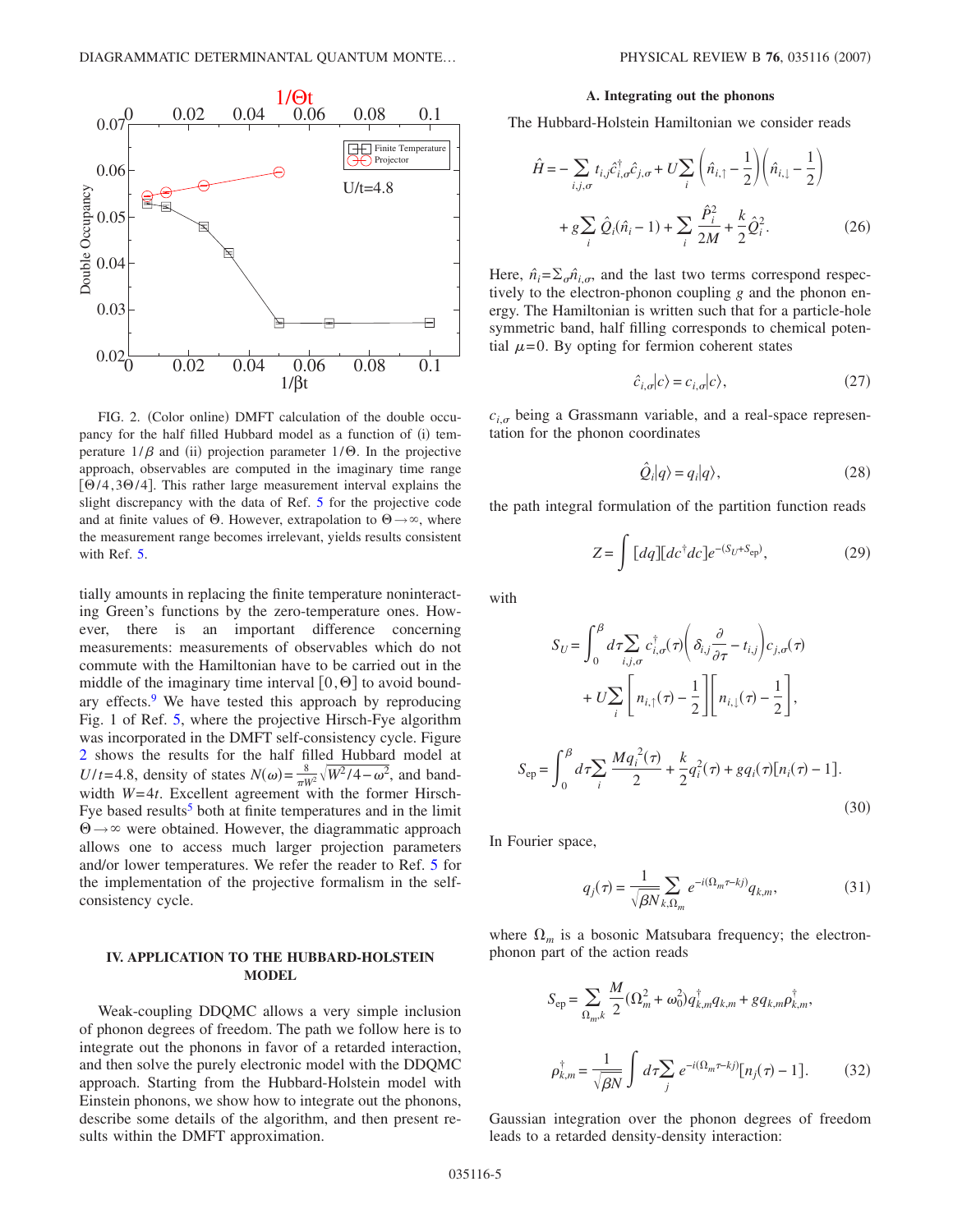$$
\int [dq]e^{-S_{ep}} = \exp\left\{ \int_0^\beta d\tau \int_0^\beta d\tau' \sum_{i,j} [n_i(\tau) - 1] \times D^0(i - j, \tau - \tau')[n_j(\tau') - 1] \right\}.
$$
 (33)

For Einstein phonons, the phonon propagator is diagonal in real space,

$$
D^{0}(i-j,\tau-\tau')=\delta_{i,j}\frac{g^{2}}{2k}P(\tau-\tau'),
$$

$$
P(\tau) = \frac{\omega_0}{2(1 - e^{-\beta \omega_0})} (e^{-|\tau| \omega_0} + e^{-(\beta - |\tau|) \omega_0}).
$$
 (34)

Hence the partition function of the Hubbard-Holstein model takes the form

$$
Z = \int [dc^{\dagger}dc]exp\left\{-\left(S_U - \int_0^{\beta} d\tau \int_0^{\beta} d\tau' \sum_{i,j} [n_i(\tau) - 1] \right) \times D^0(i - j, \tau - \tau')[n_j(\tau') - 1]\right\}.
$$
 (35)

In the antiadiabatic limit,  $\lim_{\omega_0 \to \infty} P(\tau) = \delta(\tau)$  such that the phonon interaction maps onto an attractive Hubbard interaction of magnitude  $g^2/k$ . We are now in a position to apply the DDQMC algorithm by expanding in both the retarded and Hubbard interactions.

### **B. Formulation of DDQMC for the Hubbard-Holstein model**

To avoid the minus-sign problem at least for the onedimensional chains, we rewrite the phonon retarded interaction as

$$
H_P(\tau) = -\frac{g^2}{4k} \int_0^{\beta} d\tau' \sum_{i,\sigma,\sigma'} \sum_{s=\pm 1} P(\tau - \tau') [n_{i,\sigma}(\tau) - \alpha_+(s)]
$$
  
×[ $n_{i,\sigma'}(\tau') - \alpha_+(s)$ ]. (36)

For each phonon vertex, we have introduced an Ising variable *s*. Summation over this Ising field reproduces, up to a constant, the original interaction. Since the phonon term is attractive, the adequate choice of signs is  $\alpha_+(s) \equiv 1/2 + s\delta$ , irrespective of the spin  $\sigma$  and  $\sigma'$ . A similar argument as presented in Sec. II A then guarantees the absence of a sign problem for chains. Following Eq.  $(2)$  $(2)$  $(2)$  we rewrite the Hubbard term as

$$
H_U(\tau) = \frac{U}{2} \sum_{i,s} \prod_{\sigma} [n_{i,\sigma}(\tau) - \alpha_{\sigma}(s)].
$$
 (37)

To proceed with a description of the implementation of the algorithm, it is useful to define a general vertex

$$
V(\tau) = \{i, \tau, \sigma, \tau', \sigma', s, b\},\tag{38}
$$

where *b* defines the type of vertex at hand, Hubbard  $(b=0)$  or phonon  $(b=1)$ . For this vertex, we define a sum over the available phase

$$
\sum_{V(\tau)} = \sum_{i,\sigma,\sigma',s,b} \int_0^\beta d\tau',\tag{39}
$$

a *weight*

$$
w[V(\tau)] = \delta_{b,0} \frac{U}{2} - \delta_{b,1} P(\tau - \tau') \frac{g^2}{4k},
$$
 (40)

as well as

$$
H[V(\tau)] = \delta_{b,0}\delta_{\sigma,\uparrow}\delta_{\sigma',\downarrow}\delta(\tau-\tau')
$$
  
×[ $n_{i,\uparrow}(\tau) - \alpha_+(s)$ ][ $n_{i,\downarrow}(\tau) - \alpha_-(s)$ ]  
+  $\delta_{b,\downarrow}[n_{i,\sigma}(\tau) - \alpha_+(s)][n_{i,\sigma'}(\tau') - \alpha_+(s)].$  (41)

With the above definitions, the partition function can now be written as

$$
\frac{Z}{Z_0} = \sum_{n=0}^{\infty} (-1)^n \int_0^{\beta} d\tau_1 \sum_{V_1(\tau_1)} w[V_1(\tau_1)] \cdots \int_0^{\tau_{n-1}} d\tau_n
$$
  
 
$$
\times \sum_{V_n(\tau_n)} w[V_n(\tau_n)] \langle T\hat{H}[V_1(\tau_1)] \cdots \hat{H}[V_n(\tau_n)] \rangle_0.
$$
 (42)

As for the Hubbard model, a configuration consists of a set of vertices  $C_n = \{V_1(\tau_1), \ldots, V_n(\tau_n)\}\$ . For a given configuration, the thermal expectation value maps onto the product of two determinants in the spin up and spin down sectors. The Monte Carlo sampling follows precisely the scheme presented in Sec. II B, namely, the addition and removal of vertices.

# **C. Application to the Hubbard-Holstein model in the dynamical mean-field approximation**

We have applied the above algorithm to the Hubbard-Holstein model within the dynamical mean-field theory approximation. We use a semicircular density of states  $N(\omega)$  $=\frac{8}{\pi W^2}\sqrt{W^2/4-\omega^2}$  with bandwidth *W*=4*t*. Throughout this section, we set  $U/t=1$ ,  $\omega_0=0.2t$ , and  $\mu=0$ , and use the finite temperature implementation of the algorithm at  $\beta t = 40$ . The choice  $\mu=0$  corresponds to half filling. Figure  $3(a)$  $3(a)$  plots the double occupancy,  $D = \langle n_{i,1} n_{i,1} \rangle$ , as a function of the electronphonon coupling. To compare at best with the results of Ref. [13,](#page-6-3) we write the phonon coordinates in terms of bosonic operators,  $\hat{Q} = \frac{1}{\sqrt{2M\omega_0}} (\hat{a} + \hat{a}^{\dagger})$ , and plot our results as a function of

$$
\tilde{g} = g/\sqrt{2M\omega_0}.\tag{43}
$$

Comparison of the results of Fig.  $3(a)$  $3(a)$  with those of Ref. [13](#page-6-3) shows excellent agreement and a critical electron-phonon coupling for the transition to the bipolaronic insulator at  $\tilde{g}_c$  $\approx 0.45t$ .

We have equally computed the local spin and charge susceptibilities: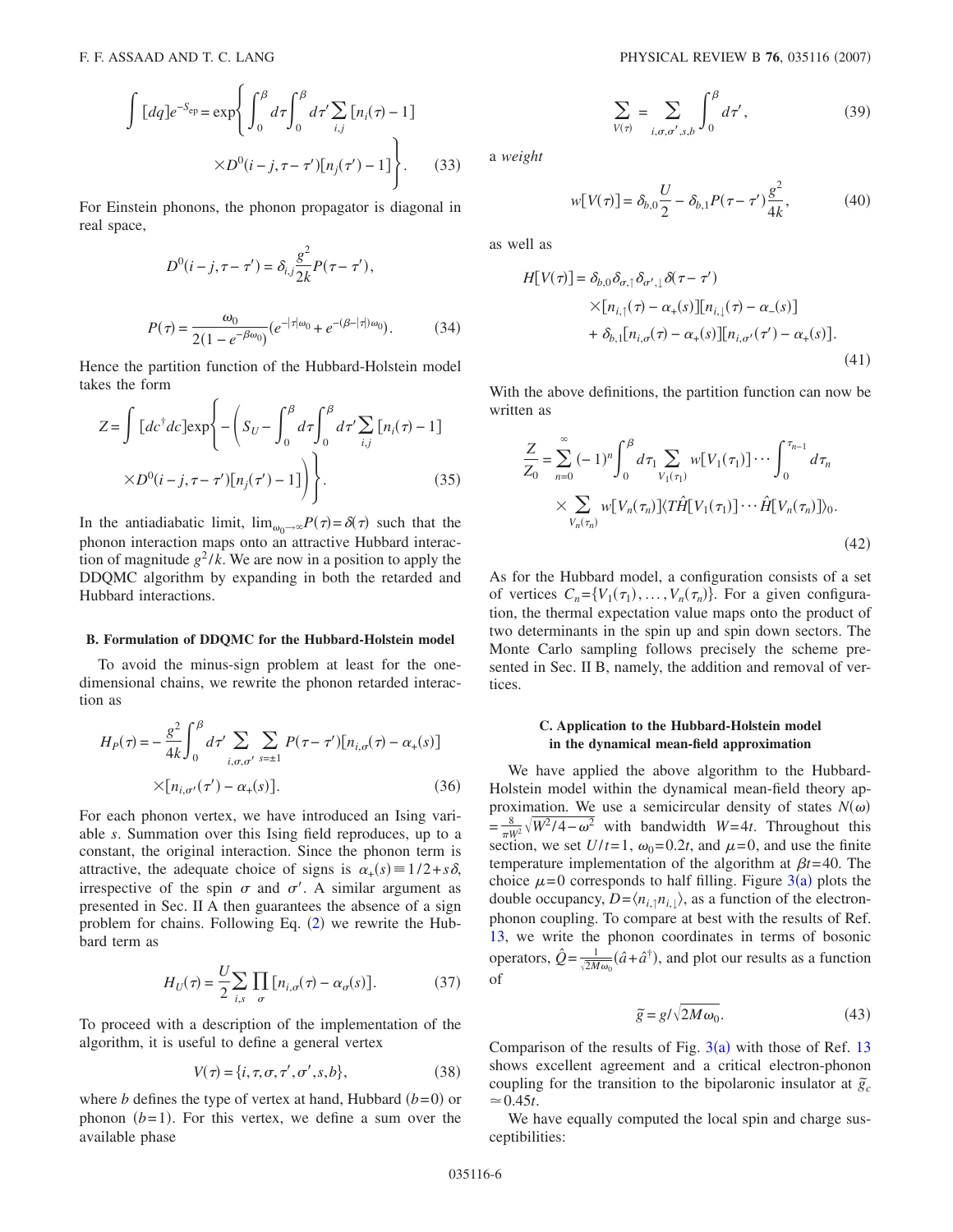<span id="page-6-6"></span>

FIG. 3. (Color online) (a) Double occupancy, (b) local charge susceptibility, and (c) local spin susceptibility for the Hubbard-Holstein model in the DMFT approximation.

$$
\chi_C = \int_0^\beta d\tau \langle [\hat{n}_{i,\uparrow}(\tau) \pm \hat{n}_{i,\downarrow}(\tau)][\hat{n}_{i,\uparrow} \pm \hat{n}_{i,\downarrow}]\rangle. \tag{44}
$$

As can be seen in Fig.  $3(b)$  $3(b)$ , in the vicinity the transition local charge fluctuations grow substantially and local spin fluctuations [see Fig.  $3(c)$  $3(c)$ ] are suppressed. The suppression of  $\chi_S$ signals singlet pairing of polarons. The chemical potential  $\mu$ =0 sets the average particle number  $\rho$ =1, but the particle number itself oscillates strongly between an empty or doubly

<span id="page-6-7"></span>

FIG. 4. (Color online) The normalized histogram of the local density  $\rho$  of the Hubbard-Holstein model at half filling with  $U/t$  $= 1$ ,  $\omega_0 = 0.2t$ , and  $\beta t = 40$ , for several values of the electron-phonon coupling *g*.

occupied site. This can be seen by taking histograms as shown in Fig. [4.](#page-6-7) In the vicinity of the transition, a two peak structure corresponding to a doubly occupied or empty site emerges. Close to the transition, it becomes increasingly hard to guarantee a symmetric histogram—corresponding to the particle-hole symmetry of the model—and the simulation ultimately freezes in the doubly occupied or empty state.

# **V. CONCLUSIONS**

We have presented two extensions of the diagrammatic determinantal method: projective schemes as well as the inclusion of phonons. In both cases, we have tested successfully the approach for the Hubbard as well as for the Hubbard-Holstein models in the dynamical mean-field approximation. The inclusion of phonons is not limited to Einstein modes and, in principle, any dispersion relation can be easily implemented. Of the strong points of the weakcoupling DDQMC are that it can be extended very easily to larger clusters and used as a solver for cluster extensions of dynamical mean-field theories[.14](#page-7-8) The crucial issue here is the severity of the sign problem as the cluster size increases. This is an issue which would need to be answered on a case to case basis.

## **ACKNOWLEDGMENTS**

We would like to thank N. Kirchner, M. Potthoff, and M. Troyer for conversations. We acknowledge financial support from the DFG under Grant No. AS120/4-2.

- <span id="page-6-0"></span><sup>1</sup>A. N. Rubtsov, V. V. Savkin, and A. I. Lichtenstein, Phys. Rev. B **72**, 035122 (2005).
- <span id="page-6-3"></span><sup>4</sup> J. E. Hirsch and R. M. Fye, Phys. Rev. Lett. **56**, 2521 (1986).
- <span id="page-6-4"></span>5M. Feldbacher, K. Held, and F. F. Assaad, Phys. Rev. Lett. **93**, 136405 (2004).
- <span id="page-6-1"></span>2P. Werner, A. Comanac, L. deMedici, M. Troyer, and A. J. Millis, Phys. Rev. Lett. **97**, 076405 (2006).
- <span id="page-6-2"></span><sup>3</sup>E. Gull, P. Werner, A. J. Millis, and M. Troyer, arXiv:cond-mat/ 0609438 (unpublished).
- <sup>6</sup>M. I. Katsnelson, Phys. Rev. Lett. **96**, 139701 (2006).
- <span id="page-6-5"></span>7M. Feldbacher, K. Held, and F. F. Assaad, Phys. Rev. Lett. **96**, 139702 (2006).